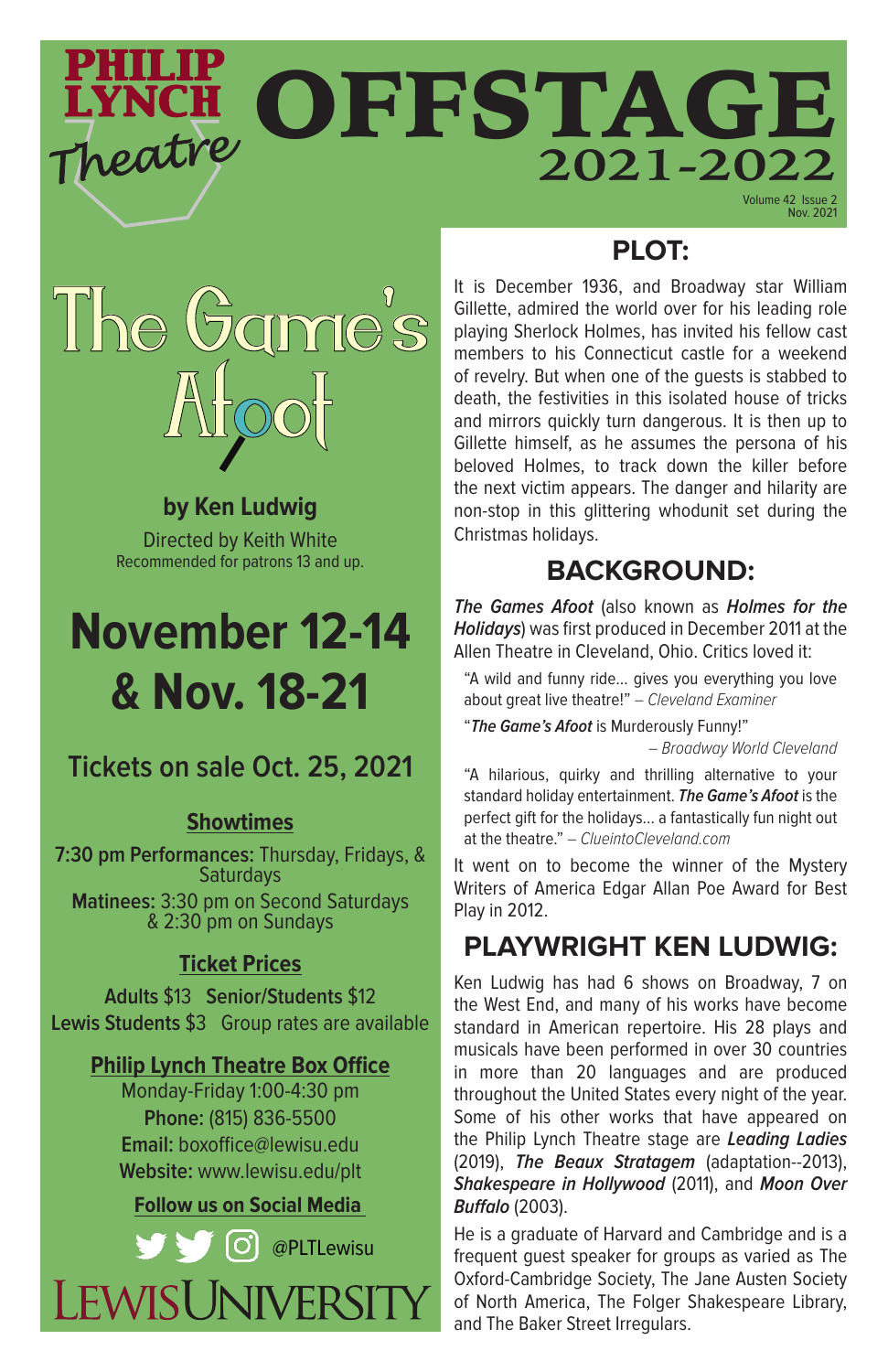

# **5 QUESTIONS WITH DIRECTOR KEITH WHITE**

We are very pleased to have Emeritus faculty member Keith White back with us this season, helping out by teaching and Acting 1 and directing two shows.

#### **What is your favorite aspect of theatre?**

Creating something with people something from scratch and the collaboration nature of working with the actors and the designers. And all within with a small amount of time makes it exciting.

**Apart from The Game's Afoot, what has been your favorite production to direct?** 

I can't pick. It also not a show but the cast and crew that makes a production stand out and be memorable.

**How does directing a play by Ken Ludwig differ from directing works of any other playwright?**  It's the genre he writes. Its fast pace, it's not a farce but very close to it. Teaching the student comedic timing is a lot of fun.

#### **Do you have a particular favorite line, exchange or scene from The Game's Afoot?**

The séance is fun and all the characters are theatrical, meaning each character is an actor or wannabe actor so it's very over the top.

#### **What's next after The Games Afoot?**

Preparing for **Return to the Forbidden Planet**, It will be nice to finish it, we were once a week and half in rehearsal when Covid hit.

That and a bathroom remodel.



# **CONGRATULATIONS**

to **Alex Schede**l and **Zac Birgin** on your Irene Ryan Acting Scholarship nomination for **William Shakespeare's Long Lost First Play (abridged)**!





## **COVID INFORMATION**

Our plans are to produce in-person theatre for the entirety of this academic year. We are eager to return to an audience in the Phillip Lynch Theatre. With the possibility of mandated changes in capacity and delivery method, we want to have the utmost flexibility to adapt to the conditions each show will be performed under.

#### **COVID procedures that are in effect for The Game's Afoot:**

- No season tickets subscriptions this year. Tickets will be offered two weeks before each production opens, in person at our box office or online.
- All audience members will have to complete a visitor screen before attending a performance. This screening will be available both online or via paper in person at the theatre.
- Masks are required for all audience members, regardless of vaccination status, are to be worn for the entirety of your attendance, in accordance with state requirements and CDC recommendations.
- Audience distancing will be in effect. The first row of the theatre will be closed. Audience entrance through the stage door will be strictly limited to those using wheelchair assistance seating.
- Performers will be wearing transparent masks and face shields during all performances.

If you cannot comply with these requirements, for the safety of our students and other audience members, we ask that you return to the theatre when these requirements are no longer in effect.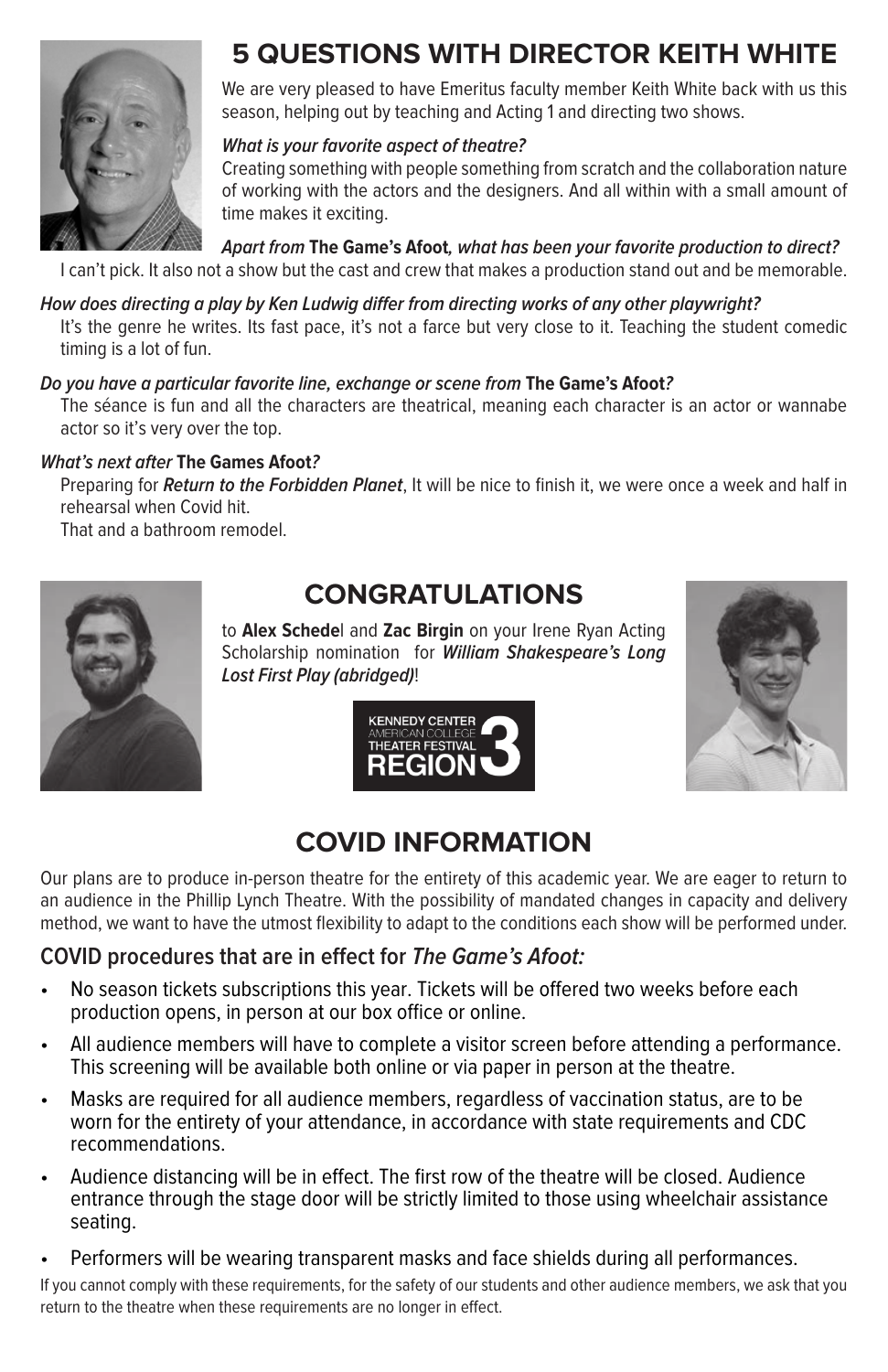

# **MEET OUR NEW THEATRE MANAGER!**

Roxiana M. Fuqua from Joliet is no stranger to the stage. Exposed to the world of professional dance when she was young, she went on to earn her bachelor degrees in Fine and Applied Arts/Dance and Bachelor of Liberal Arts/Business from the University of Illinois. She began her own dance studio, Generation Dance Company, rising from the humble beginnings of a class of 15 students in a church activities room, as Will County's only African-American owned and operated dance studio for over 22 years, which serves for over 250 students annually. Her great instincts are quickly proving to be a great asset to our department and we look forward to her contributions toward how we can develop and produce even better theatre for you.

#### **What is your favorite visual medium (written works, art, shows, movies, etc) to consume?**

I'm an avid reader. I enjoy going to the theatre especially any and all live dance shows/productions and musicals.

#### **What is your favorite music genre?**

It's an eclectic collection that I enjoy. From classical, R&B, jazz, pop, etc. all types of music except for rap: it's lyrics are too degrading to women; and hardcore (old school/twangy) country though I do enjoy on occasion some of the modern country artists.

#### **What's your favorite content genre (horror, sci-fi, rom-com,etc)?**

I'm all about a good story so most genres I enjoy. No horror, I don't allow anything demonic shown in my house, plus I get bad dreams with horror. Suspense and thrillers I will watch, just no horror. Comedies are the most watched overall. I love a good documentary, as well.

#### **What is an essential part of your daily routine?**

Having a peaceful, quiet house upon waking up. It just sets the right tone to start my day from.

#### **What's your favorite way to spend a day off?**

I'm all for relaxing, shopping, having brunch with friends, and hanging out with family

#### **What's your favorite way of treating yourself?**

Spa day, get a manicure, pedicure, the whole spa experience is nice

#### **What production that you have seen or taken part in stands out as being memorable?**

Going to see Alvin Ailey Dance Theatre at the Auditorium Theatre when I was 16. My dance instructor took me so I could see people that looked like me on stage. That production was what started me on my path to pursue dance as my profession.

#### **What causes are you passionate about?**

Both breast cancer awareness and Alzheimer's awareness are very dear to me due to family. Minority participation and inclusiveness in both theatre and dance is a cause I'm extremely passionate about as well. Leveling the difference between dancers and actors of color within a very biased industry is a long and intricate fight, but an important one to bring awareness and change for the next generation.

#### **What is something you're excited about right now?**

My new job! I am extremely happy to be here at Lewis University. I hope my arrival can help to usher in a new era for the Philip Lynch Theatre. I hope to honor tradition, while helping to create an exciting future. From a personal standpoint, I am very excited about the new home that my family and I are building to begin our new life together.

#### **What is something about you that people would be surprised by?**

I would love to do Missionary work, in possibly Haiti or Cambodia, one day in the future. Spend a whole summer or season helping out where needed.